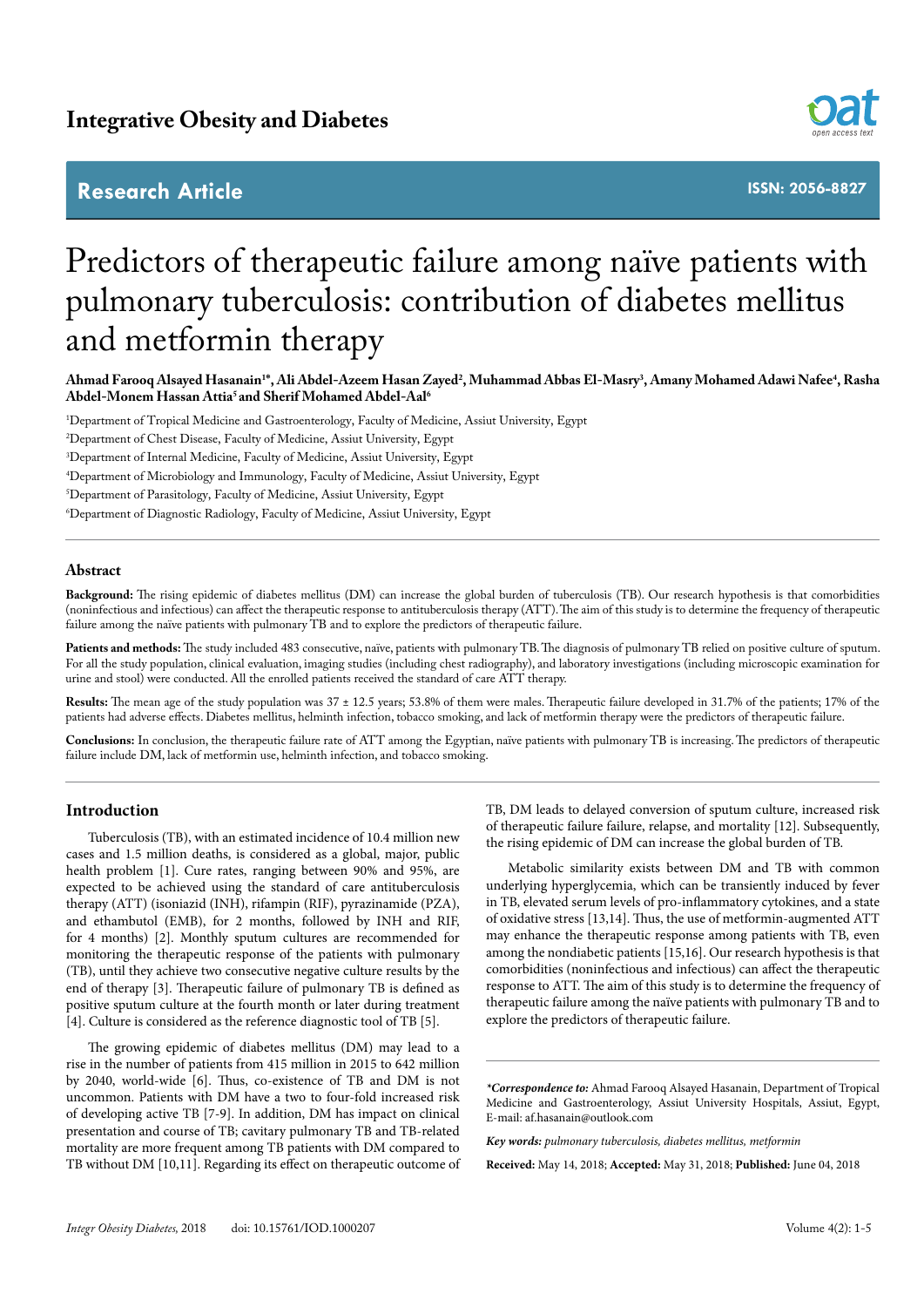# **Patients and Methods**

# **Study design**

A hospital-based, prospective, cohort study was conducted.

# **Study location**

The study population was recruited from patients attending the outpatient clinics and admitted to the inpatient sectors of the Department of Chest Disease, the Department of Tropical Medicine and Gastroenterology, and the Department of Internal Medicine.

# **Study duration:**

The study population was recruited during the period from March 2015 to December 2017.

# **Inclusion criteria:**

The study included 500 consecutive, naïve, patients with pulmonary TB. The diagnosis of pulmonary TB relied on positive culture of sputum (on Löwenstein-Jensen medium) performed by an experienced microbiologist.

#### **Exclusion criteria:**

Patients less than 18 years old and pregnant patients were excluded from the study. In addition, patients with clinical, radiological, and/ or microbiological evidence of extrapulmonary TB, and those who received any antimicrobial therapy after the onset of illness were not included.

# **Methods**

For all the study population, clinical evaluation (medical history and physical examination with estimation of weight and height), imaging studies (including chest radiography and abdominal ultrasonography), and laboratory investigations were conducted. The use of acid suppressive, corticosteroid, immunosuppressant, and antineoplastic therapies was considered significant if it was for two weeks or more during the period of receiving treatment for acute/ subacute brucellosis. Overweight was defined as a BMI of 25 kg/m<sup>2</sup> to <30 kg/m<sup>2</sup>, while obesity was defined as a BMI of  $\geq$  30 kg/m<sup>2</sup>. Long term use of immunosuppressive therapy (including corticosteroids and antineoplastic drugs) and acid suppressive therapy was defined as their use of one month or more during receiving ATT.

Laboratory investigations included microscopic examination of urine and stool by an experienced parasitologist, estimation of fasting serum level of glucose, liver chemistry panel, virology panel, kidney chemistry panel, and complete blood count. Diabetes mellitus (DM) was defined as serum level of glucose of 7 mmol/L or more. Liver chemistry panel included estimation of serum levels of alanine aminotransferase (ALT), aspartate aminotransferase (AST), alkaline phosphatase, bilirubin, and albumin. Virology panel included testing for serum antibody to hepatitis C virus (anti-HCV Ab), hepatitis B surface antigen (HBsAg), antibody to hepatitis B core (anti-HBc Ab), and antibody to human immunodeficiency virus (Anti-HIV Ab). Liver cirrhosis was diagnosed based on the compatible clinical, imaging, and laboratory criteria.

All the enrolled patients received the standard of care ATT therapy: INH (5 mg/kg/day; the maximum dose was 300 mg/day), RIF (10 mg/ kg/day; the maximum dose was 600 mg/day), PZA (30 mg/kg/day; the maximum dose was 2000 mg/day), and EMB (20 mg/kg/day; the maximum dose was 1600 mg/day) for two months, followed by INH and RIF for extra four months [17]. They also received pyridoxine (vitamin B6, 50 mg/day) during the entire treatment period for prophylaxis against isoniazid-related peripheral neuropathy [18].

For follow up, clinical evaluation and laboratory investigations were provided. Clinical evaluation on daily basis while admitted to the inpatient sectors, followed by clinical evaluation and laboratory investigations (liver chemistry panel) on weekly basis at the outpatient clinics for the first two months of therapy, and then monthly for rest of the period, were carried out. At the second month and the fourth month of therapy, sputum culture on Löwenstein-Jensen medium was performed for all the patients. Therapeutic failure of ATT was defined as positive sputum culture at the fourth month [4].

Immediate discontinuation of RIF and PZA for the patients who had elevated serum levels of ALT and/or AST (three times the upper limit of normal (ULN) or more with symptoms or five times the ULN with or without symptoms) during the first two months of ATT was carried out. Streptomycin (SM) was used with INH and EMB until resumption of RIF and PZA after decline of ALT and/or AST serum levels to less than two times the ULN. The dose of SM was 15 mg/kg/ day by intramuscular injection, with a maximum daily dose of 1000 mg. For patients with the same criteria but after the first two months of ATT, RIF was replaced by EMB temporarily until it was resumed according to the previously mentioned rules [17].

#### **Statistical analysis**

Data were analyzed using the Statistical Package for Social Sciences (IBM SPSS Statistics, version 22.0, release 22.0.0.0; IBM Corp, Armonk, New York, US) for Microsoft Windows® (64-bit version). Results were expressed as mean ± standard deviation or frequency (percentage) as appropriate. Student's t-test or Mann-Whitney U test, and Yates' corrected chi-squared test or Fischer's exact test as appropriate were used to compare the variables between the study groups. Multivariate analysis (binary logistic regression) was used to assess the independent effect of each predictor. Multivariate analysis included significant factors with  $p < 0.05$  in the univariate analyses.

The software G\*Power version 3.1.9.2 was used for a post hoc power analysis of the performed chi-square tests. An arbitrary effect size was chosen for the power analysis, which precisely was a Cohen's w statistic of 0.3. This value conventionally corresponds to a medium sized effect. The power achieved was 0.84.

### **Ethical considerations**

The study was conducted after approval of the Clinical Research Ethical Committee of Assiut Faculty of Medicine and was carried out according to the code of ethics of the World Medical Association (Declaration of Helsinki). All the participants signed a consent certificate after discussing in detail with the investigators the certificate subjects and the study aim. Participants were clearly informed that refusing to participate in the study will not affect having full benefit of the available medical service. Data confidentiality was respected.

# **Results**

After exclusion of 17 patients (3.4%), the study included 483 naïve patients with pulmonary TB. Among the patients excluded after the start of therapy, 11 were for inability to attend for follow up and six stopped treatment due to the adverse effects of the ATT (due to the hepatic adverse effects in four, vomiting in one, and pruritus in one).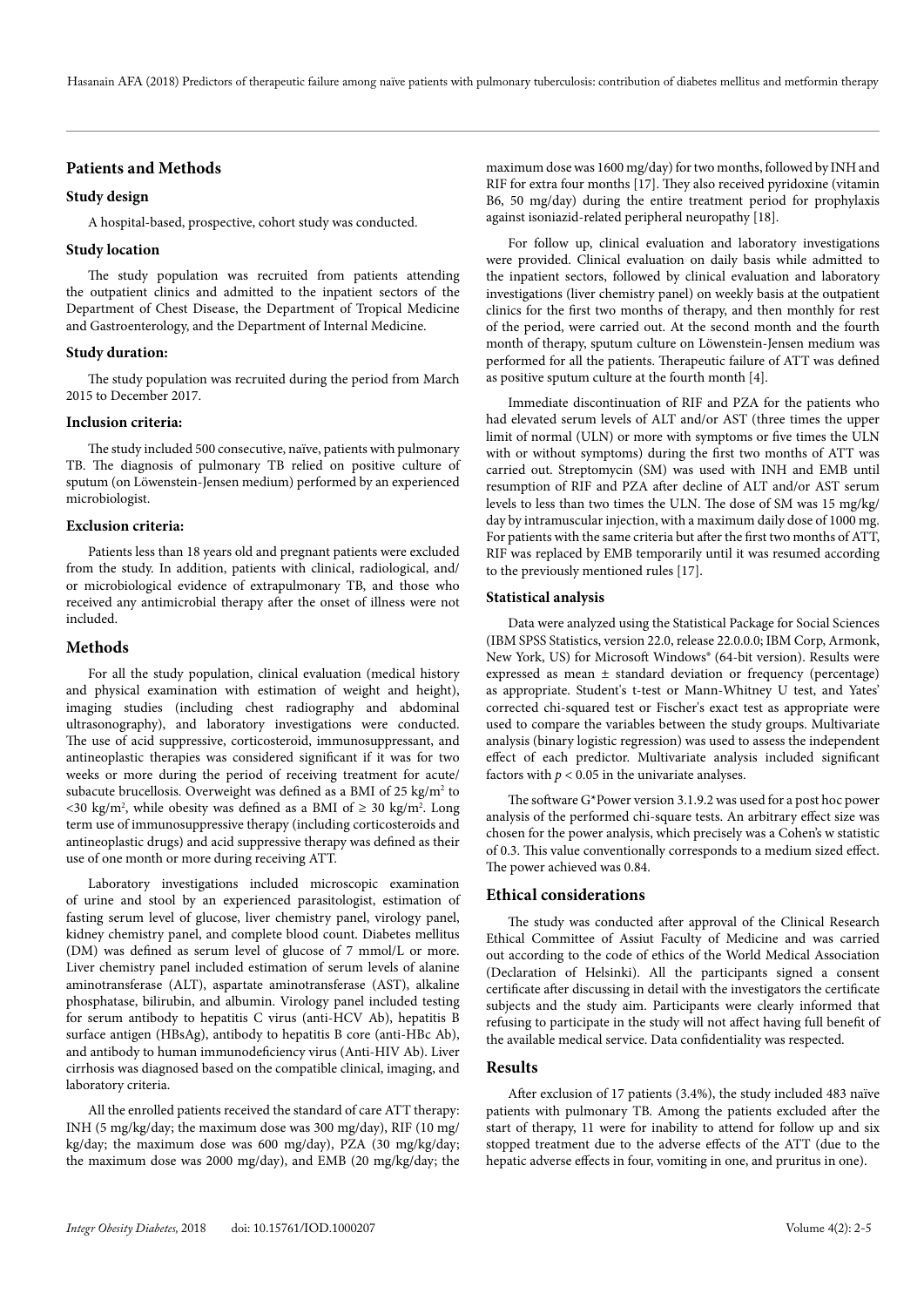The demographic, clinical, imaging, and laboratory characteristics of the study population are shown in Table 1. Their mean age was 37 ± 12.5 years; 53.8% of them were males. Therapeutic response was achieved by 68.3% of the patients; 17% of the patients had adverse effects. Tobacco smoking was reported by 38.9% of the patients. Approximately, 31% of the patients had type-2 DM; 17.8% were using metformin therapy either as a monotherapy or included in combination therapy. Helminth infection was detected among 19.1% of the patients (ascariasis among 12.3%, ancylostomiasis among 8.5%, and schistosomiasis among 1.7%); infection with more than one helminth existed. Immunosuppressive therapy included corticosteroids and azathioprine, while acid suppressive therapy included omeprazole, famotidine, pantoprazole, esomeprazole, and ranitidine.

Table 2 shows the different types of adverse effects due to ATT among the study population with pulmonary TB. The most frequent one was elevated liver chemistry, which was detected among 9.7% of the patients. Among the study population with pulmonary TB, older age (equal to or more than 40 years old), tobacco smoking, long term immunosuppressive therapy, chronic obstructive pulmonary disease, DM, lack of metformin therapy, and helminth infection were significantly associated with therapeutic failure, as shown in Table 3. Table 4 shows the predictors of therapeutic failure among the study population with pulmonary TB. Diabetes mellitus, helminth infection, tobacco smoking, and lack of metformin therapy were significantly, independently associated with therapeutic failure Therapeutic outcome among the study population is shown in figure 1.

**Table 1.** Demographic, clinical, imaging, and laboratory characteristics of the study population with pulmonary TB ( $n = 483$ ).

| Age (years)                          | $37 \pm 12.5$ |
|--------------------------------------|---------------|
| Age $\geq 40$ years                  | 91 (18.8)     |
| Gender (male)                        | 260(53.8)     |
| Residence (rural)                    | 323 (66.9)    |
| Tobacco smoking                      | 188 (38.9)    |
| Alcohol consumption                  | 9(1.9)        |
| Therapeutic failure                  | 153 (31.7)    |
| Adverse effects                      | 82 (17)       |
| Long term immunosuppressive therapy  | 85 (17.6)     |
| Long term acid suppressive therapy * | 111(23)       |
| Fever                                | 352 (72.9)    |
| Hemoptysis                           | 101(20.9)     |
| COPD                                 | 134 (27.7)    |
| <b>CHF</b>                           | 33(6.8)       |
| Obesity                              | 76 (15.7)     |
| <b>DM</b>                            | 149 (30.9)    |
| Metformin therapy                    | 86 (17.8)     |
| Cavitary pulmonary lesions           | 221 (45.8)    |
| Pleural effusion                     | 15(3.1)       |
| Anemia                               | 130(26.9)     |
| Leukopenia                           | 32(6.6)       |
| Renal insufficiency                  | 43 (8.9)      |
| Liver cirrhosis                      | 39(8.1)       |
| Helminth infection **                | 92(19.1)      |
| Anti-HCV Ab                          | 47 (9.7)      |
| HBsAg                                | 23(4.8)       |
| Anti-HIV Ab                          | 1(0.2)        |
|                                      |               |

TB: tuberculosis; n: number; COPD: chronic obstructive pulmonary disease; CHF: congestive heart failure; DM: diabetes mellitus; Anti-HCV Ab: antibody to hepatitis C virus; HBsAg: Hepatitis B surface antigen; Anti-HIV Ab: antibody to human immunodeficiency virus.

Data are presented as frequency (percentage), except for age which is presented as mean ± standard deviation.

\* Immunosuppressive therapy included corticosteroid and antineoplastic therapy.

\*\* Helminth infection included ascariasis, ancylostomiasis, and schistosomiasis.

**Table 2.** Adverse effects among the study population with pulmonary TB  $(n = 483)$ .

| Gastrointestinal             |            |  |
|------------------------------|------------|--|
| Epigastric pain              | 43 (8.9)   |  |
| Nausea                       | 29(6)      |  |
| Vomiting                     | 14(2.9)    |  |
| Anorexia                     | 13(2.7)    |  |
| Hepatic                      |            |  |
| Elevated liver chemistry     | 47 (9.7)   |  |
| Jaundice                     | 6(1.2)     |  |
| Dermatological               |            |  |
| Pruritus                     | 25(5.2)    |  |
| Musculoskeletal              |            |  |
| Myalgia                      | 15(3.1)    |  |
| Neurological                 |            |  |
| Headache                     | 41 $(8.5)$ |  |
| Insomnia                     | 27(5.6)    |  |
| TB: tuberculosis; n: number. |            |  |

Data are presented as frequency (percentage).



**Figure 1.** Flow chart of the therapeutic outcome among the study population with pulmonary tuberculosis. TB: tuberculosis.

# **Discussion**

In Egypt, we are facing an increasing rate of therapeutic failure among patients with pulmonary TB. Our study results revealed that the therapeutic failure rate among naïve patients with pulmonary TB is 31.7%. This rate is higher than the last reported rate among the Egyptian naïve patients with pulmonary TB (29.4%) [19]. This higher rate may be attributed to the higher frequency of DM among our study patients (30.9% vs 27.7%). A similar rate of therapeutic failure (30%) was reported among the Korean patients with pulmonary TB, through a retrospective study [20]. In addition to Mtb resistance to ATT, comorbidities seem to play a pivotal role in increasing the rate of therapeutic failure.

One of such comorbidities, DM, was a predictor of therapeutic failure among our study population. Several studies reported such an association with OR ranging between 2.5 and 6.7 [19,21-23]. Diabetics have lower levels of interferon-gamma and interleukin-22, which are essential for TB defense [24,25]. Also, high insulin level is associated with decreased type-1 T-helper cells immunity through a reduction in the type-1 to type-2 T-helper cell ratio and interferon-gamma to interleukin-4 ratio [26]. In addition to the defect in cytokine secretion, there is a reduction in the capacity of the peripheral blood monocytes to bind and engulf Mtb among the patients with type-2 DM due to altered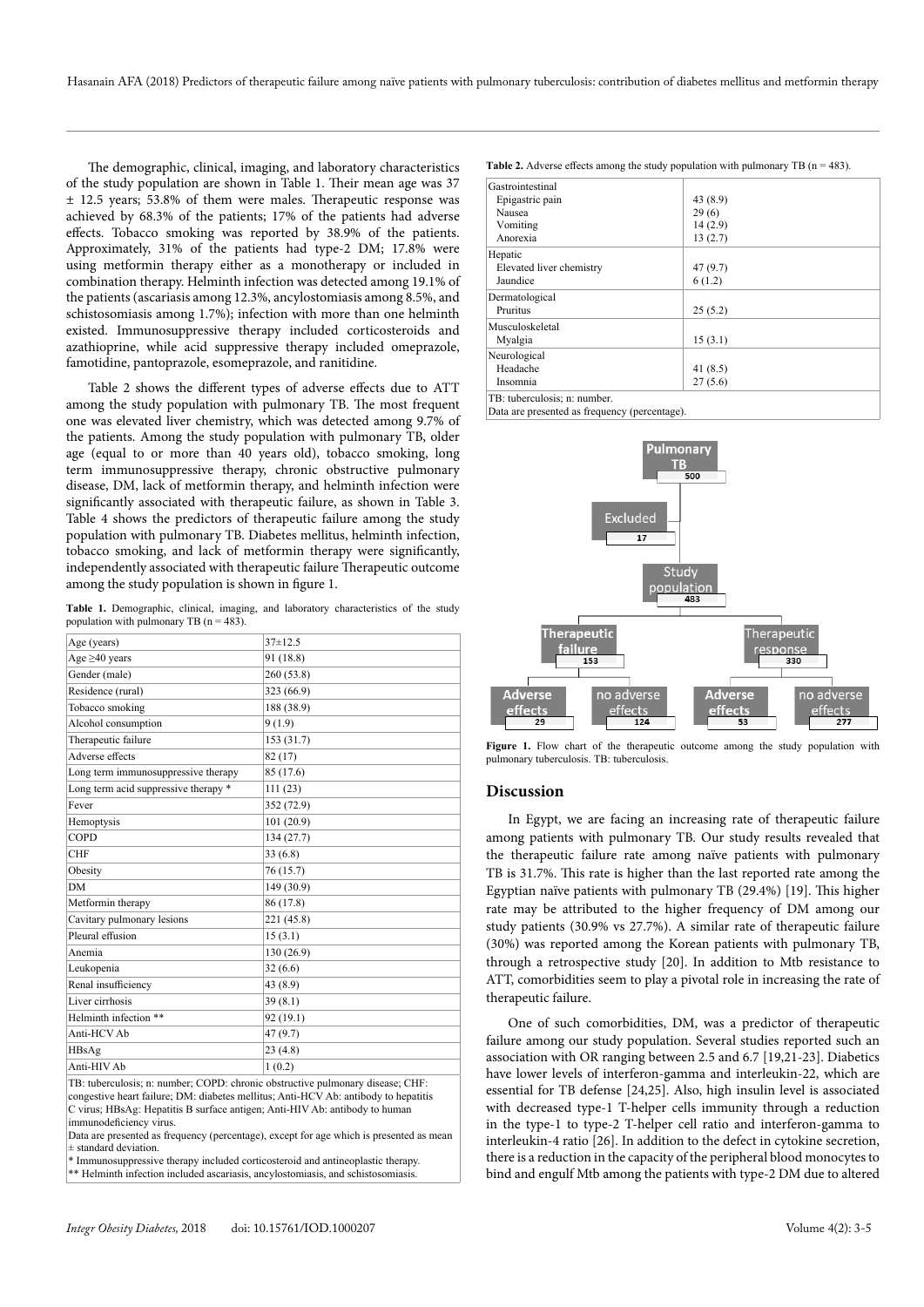Hasanain AFA (2018) Predictors of therapeutic failure among naïve patients with pulmonary tuberculosis: contribution of diabetes mellitus and metformin therapy

|                                       | Therapeutic failure ( $n = 153$ ) | Therapeutic response $(n = 330)$ | $\boldsymbol{p}$ |
|---------------------------------------|-----------------------------------|----------------------------------|------------------|
| Age $\geq 40$ years                   | 41(26.8)                          | 50(15.2)                         | $0.029$ ****     |
| Gender (male)                         | 79 (51.6)                         | 181 (54.9)                       | 0.528            |
| Residence (rural)                     | 117(76.5)                         | 206(62.4)                        | 0.211            |
| Tobacco smoking                       | 73 (47.7)                         | 115(34.9)                        | $0.046$ ****     |
| Alcohol consumption                   | 4(2.6)                            | 5(1.5)                           | 0.097            |
| Long term immunosuppressive therapy * | 37(24.2)                          | 48 (14.6)                        | $0.040$ ****     |
| Long term acid suppressive therapy ** | 40(26.1)                          | 71(21.5)                         | 0.362            |
| Fever                                 | 98 (64.1)                         | 254 (77)                         | 0.103            |
| Hemoptysis                            | 38 (24.8)                         | 63(19.1)                         | 0.252            |
| COPD                                  | 58 (37.9)                         | 76(23)                           | $0.038$ ****     |
| <b>CHF</b>                            | 12(7.8)                           | 21(6.4)                          | 0.501            |
| Obesity                               | 25(16.3)                          | 51 (15.5)                        | 0.627            |
| DM                                    | 66(43.1)                          | 83 (25.2)                        | $0.002$ ****     |
| Metformin therapy                     | 18(11.8)                          | 68 (20.6)                        | $0.015***$       |
| Cavitary pulmonary lesions            | 87 (56.9)                         | 134 (40.6)                       | 0.066            |
| Pleural effusion                      | 6(3.9)                            | 9(2.7)                           | 0.118            |
| Anemia                                | 45 (29.4)                         | 85 (25.8)                        | 0.359            |
| Leukopenia                            | 13(8.5)                           | 19(5.8)                          | 0.102            |
| Renal insufficiency                   | 15(9.8)                           | 28(8.5)                          | 0.494            |
| Liver cirrhosis                       | 16(10.5)                          | 23(7)                            | 0.087            |
| Helminth infection ***                | 43(28.1)                          | 49 (14.9)                        | $0.001$ ****     |
| Anti-HCV Ab                           | 12(7.8)                           | 35(10.6)                         | 0.109            |
| HBsAg                                 | 7(4.6)                            | 16(4.9)                          | 0.613            |
| Anti-HIV Ab                           | 1(0.07)                           | $\mathbf{0}$                     | na               |
| Adverse effects                       | 29(19)                            | 53 $(16.1)$                      | 0.218            |
|                                       |                                   |                                  |                  |

|                            |  | <b>Table 3.</b> Factors associated with the rapeutic failure among the study population with |  |  |  |
|----------------------------|--|----------------------------------------------------------------------------------------------|--|--|--|
| pulmonary TB $(n = 483)$ . |  |                                                                                              |  |  |  |

TB: tuberculosis; n: number; COPD: chronic obstructive pulmonary disease; CHF: congestive heart failure; DM: diabetes mellitus; Anti-HCV Ab: antibody to hepatitis C virus; HBsAg: Hepatitis B surface antigen; Anti-HIV Ab: antibody to human immunodeficiency virus; na: not applicable.

Data are presented as frequency (percentage), except for age which is presented as mean ± standard deviation.

\* Immunosuppressive therapy included corticosteroid and antineoplastic therapy.

\*\* Helminth infection included ascariasis, ancylostomiasis, and schistosomiasis.

\*\*\* Statistically significant.

**Table 4.** Predictors of therapeutic failure among the study population with pulmonary TB  $(n = 483)$ .

|                                                                                                                                                                                    | <b>OR</b>           | 95% CI       |            |  |  |  |
|------------------------------------------------------------------------------------------------------------------------------------------------------------------------------------|---------------------|--------------|------------|--|--|--|
| DΜ                                                                                                                                                                                 | $2.1 - 24.8$<br>5.6 |              | $0.007**$  |  |  |  |
| Helminth infection *                                                                                                                                                               | 4.3                 | 1.8-32.5     | $0.011**$  |  |  |  |
| Tobacco smoking                                                                                                                                                                    | 2.5                 | $1.2 - 41.7$ | $0.009**$  |  |  |  |
| Metformin therapy                                                                                                                                                                  | 0.7                 | $0.3 - 1.2$  | $0.024$ ** |  |  |  |
| TB: tuberculosis; n: number; OR: odds ratio; CI: confidence interval; DM: diabetes<br>mellitus.<br>* Helminth infection included ascariasis, ancylostomiasis, and schistosomiasis. |                     |              |            |  |  |  |

\*\* Statistically significant.

complement pathway of opsonization [27]. Oral hypoglycemic drugsrifampin interaction leading to decreased absorption of rifampin may contribute to the therapeutic failure among the diabetic patients with pulmonary TB [28]. In the patients with DM, neutrophils have reduced chemotaxis and oxidative killing potential, and bactericidal activity [29,30].

While DM was a predictor of therapeutic failure among our study patients with pulmonary TB, the use of metformin therapy was found to be protective against therapeutic failure of ATT. It was reported that metformin use is protective against TB infection among patients with DM, irrespective of the dose [31]. Metformin has anti-inflammatory properties through the activation of adenosine monophosphate kinase, which promotes a switch from glycolysis to oxidative phosphorylation in response to low intracellular adenosine triphosphate [32]. This results in reduction of inflammatory cells proliferation burning glucose for energy (glycolysis), while promoting the noninflammatory cells burning fatty acids instead (fatty acid oxidation). Subsequently, inflammation is reduced through enhancing the formation of antiinflammatory M2 macrophages, and T-regulatory and CD8 memory T cells [33,34]. In addition, metformin promotes mitochondrial reactive oxygen species required for destruction of Mtb killing in Mtb-infected macrophages [35].

Co-infection with helminths can negatively affect the therapeutic response to ATT as shown by the results of our study. It was reported that ancylostomiasis resulted in significantly higher therapeutic failure rate among naïve patients with pulmonary TB [19]. Helminth infection reduces the immune response to the intracellular pathogens such as Mtb [36]; they enhance the cytokine response by type-2 T-helper cells, while they suppress type-1 T-helper cell response protecting against intracellular pathogens [37].

We found that tobacco smoking is another predictor of therapeutic failure among our study patients with pulmonary TB. Tobacco smoking is associated with a higher risk of infection with Mtb, development of active TB, TB-related mortality, poor therapeutic outcome, and recurrence of TB [38,39].

Our study lacks antimicrobial sensitivity testing. We did not have data about the precise dose of metformin and the daily number of cigarettes used, which is considered as another limitation of this study. However, this study included a large number of patients and is considered the first of its type among the Egyptian, naïve, patients with pulmonary TB.